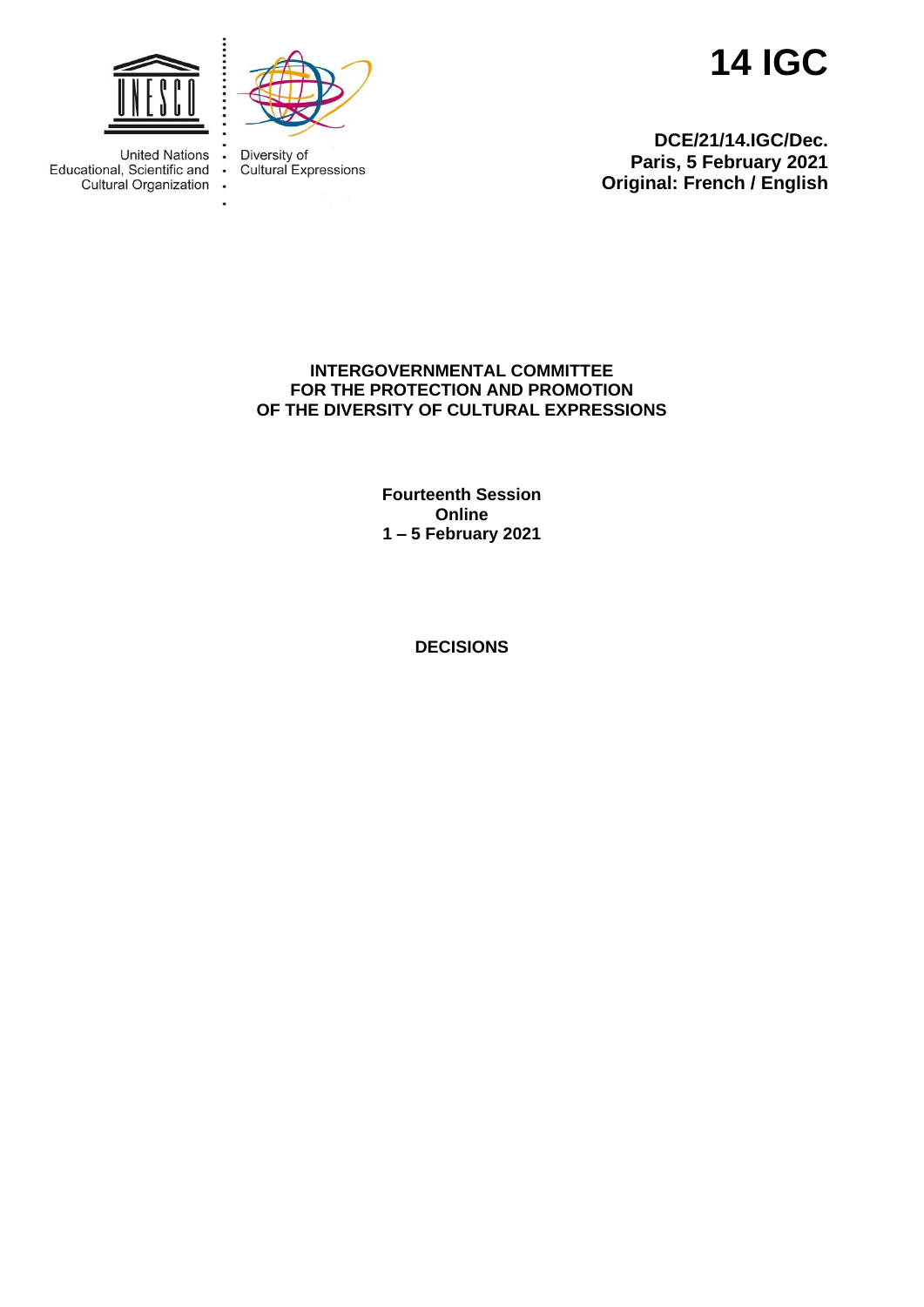# **Item 1 of the Agenda:** Adoption of the Agenda

#### **Decision 14.IGC 1**

*The Committee,*

- *1. Having examined Document DCE/21/14.IGC/1,*
- *2. Adopts the agenda of the session contained in the above-mentioned document.*

#### **Item 2 of the Agenda**: Approval of the list of observers

# **Decision 14.IGC 2**

*The Committee,*

- *1. Having examined the list of observers,*
- *2. Approves the list of observers.*

**Item 3 of the Agenda**: Adoption of the detailed summary record of the thirteenth session of the **Committee** 

#### **Decision 14.IGC 3**

*The Committee,*

- *1. Having examined Document DCE/21/14.IGC/3 and its Annexes,*
- *2. Adopts the detailed summary record of its thirteenth session included in the abovementioned document as amended.*

#### **Item 4 of the Agenda**: Secretariat's report on its activities (2020)

#### **Decision 14.IGC 4**

- *1. Having examined Document DCE/21/14.IGC/4 and its Annexes,*
- *2. Takes note of the Secretariat's report on its activities for the year 2020;*
- *3. Welcomes the Secretariat's efforts to respond to the impact of the COVID-19 pandemic on the cultural and creative industries, notably through the launch and coordination of the ResiliArt movement and the publication of* Culture in Crisis: Policy Guide for a Resilient Creative Sector*;*
- *4. Also takes note of the Secretariat's need for greater predictability and flexibility of voluntary contributions in order to strengthen its cross-cutting functions, such as its knowledge management system, communication, and project monitoring and evaluation;*
- *5. Encourages Parties to contribute to strengthening the human resources of the Secretariat to support the implementation of the Convention through the appointment of associate experts or the secondment of staff, particularly in the areas of knowledge management, communication, resource mobilisation and project monitoring and evaluation;*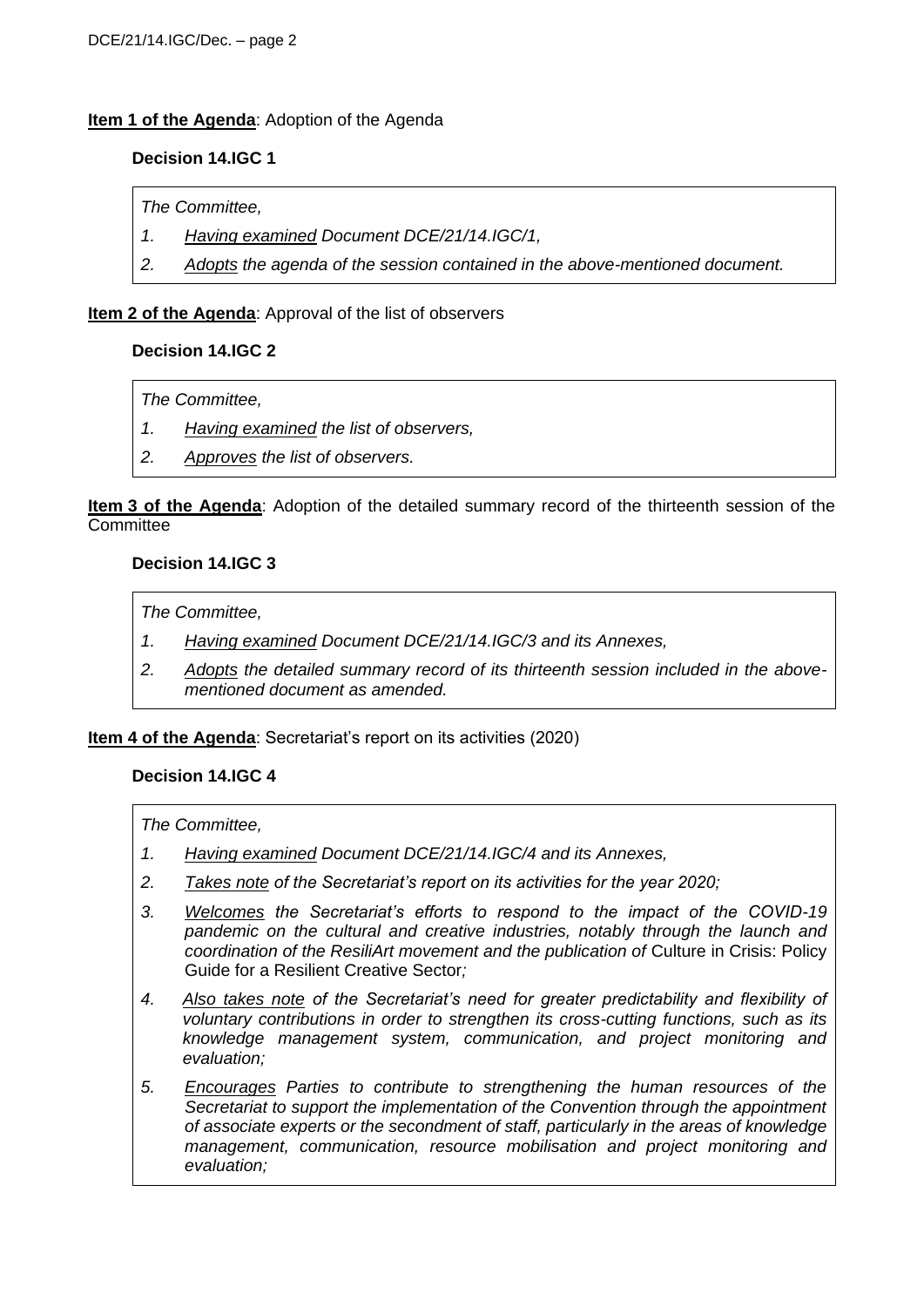*6. Requests the Secretariat to submit to it, at its fifteenth session, a report on the activities undertaken during the last two years of the quadrennial cycle (2020-2021).*

**Item 5 of the Agenda**: Preliminary analytical report on the impact of the COVID-19 pandemic on the cultural and creative industries, and the findings of the ResiliArt movement

# **Decision 14.IGC 5**

## *The Committee,*

- *1. Having examined Document DCE/21/14.IGC/5 and its Annex,*
- *2. Recalling Article 1 of the Convention,*
- *3. Recognises the extent of the consequences of the COVID-19 pandemic on the cultural and creative industries;*
- *4. Notes with concern the threat that the pandemic and its aftermath pose to the diversity of cultural expressions and to the capacity of Parties to adopt measures and policies to protect and promote this diversity;*
- *5. Welcomes the ResiliArt initiative and thanks the Secretariat for the preliminary analysis presented to it at the present session, while stressing its relevance both to the implementation of the Convention and of the 1980 Recommendation concerning the Status of the Artist;*
- *6. Takes note of the numerous recommendations voiced during the ResiliArt initiative and encourages all stakeholders of the cultural and creative industries to consider them, when appropriate;*
- *7. Encourages Parties to take appropriate measures to address the new challenges posed by COVID-19 to the cultural and creative industries and the pre-existing precariousness of its main actors, artists and cultural professionals, exacerbated by the pandemic, in particular by drawing on the good practices and practical advice compiled by the Secretariat in the publication* Culture in Crisis: Policy Guide for a Resilient Creative Sector*;*
- *8. Requests the Secretariat to continue its efforts to collect data and testimonials on the impact of the COVID-19 crisis on the cultural and creative industries within the limits of available human and financial resources.*

**Item 6 of the Agenda**: Quadrennial periodic reports: transmission of new reports and implementation of the capacity building programme on participatory policy monitoring

# **Decision 14.IGC 6**

- *1. Having examined Document DCE/21/14.IGC/6 and its Annex,*
- *2. Recalling Resolutions 4.CP 10, 5.CP 9a, 6.CP 9 and 7.CP 11 and Decisions 8.IGC 7a, 8.IGC 7b, 9.IGC 10, 10.IGC 9, 11.IGC 8, 12.IGC 7, 12.IGC 13 and 13.IGC 6,*
- *3. Takes note of the executive summaries of the quadrennial periodic reports on the implementation of the Convention, submitted by Parties in 2020, as presented in the Annex;*
- *4. Congratulates the Parties that have submitted their quadrennial periodic reports in 2020, despite the challenges posed by the COVID-19 pandemic;*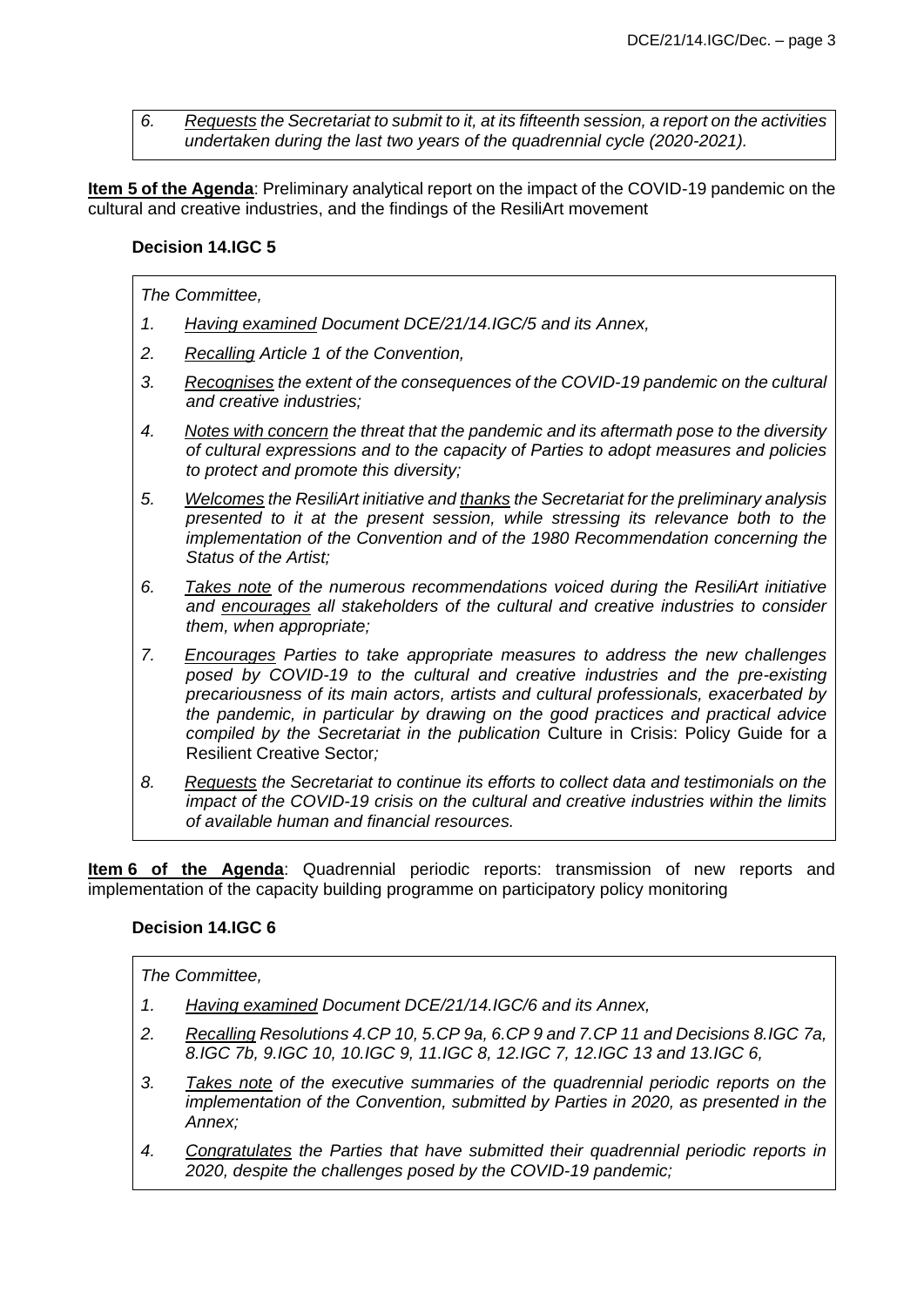- *5. Welcomes the number of reports submitted under the framework for quadrennial periodic reports on measures to protect and promote the diversity of cultural expressions, which include measures or initiatives undertaken by civil society organisations;*
- *6. Notes with satisfaction the impact of the capacity-building programme on participatory policy monitoring on the capacities of Parties to prepare their quadrennial periodic reports through consultations with several governmental and non-governmental stakeholders at the national and local levels;*
- *7. Requests the Secretariat to transmit to the Conference of Parties, at its eighth session, the quadrennial periodic reports examined by the Committee at its thirteenth and fourteenth sessions, together with its comments;*
- *8. Takes note of the deferral of the publication of the third Global Report on the implementation of the Convention worldwide, which will be based on the periodic reports and other sources, at its fifteenth session;*
- *9. Also takes note of the deferral of the submission date of quadrennial periodic reports to 30 June of the year preceding the session at which they are presented;*
- *10. Invites the Parties whose periodic reports are due in 2021 to submit them to the Secretariat no later than 30 June 2021, if possible in both working languages of the Committee, as well as in other languages, using the electronic form, and encourages Parties that have not yet submitted their reports in 2020 to do so by the same date;*
- *11. Further encourages Parties submitting their quadrennial periodic reports to draw on their multi-stakeholder consultations to assess the impact of the COVID-19 health crisis on the cultural and creative industries and the diversity of cultural expressions within their territory;*
- *12. Also encourages Parties to provide voluntary contributions for the continuation of the capacity-building programme on participatory policy monitoring, the maintenance and improvement of the knowledge management system and the Policy Monitoring Platform, and the preparation of the fourth edition of the Global Report to be published in 2026.*

**Item 7 of the Agenda**: Narrative report on the International Fund for Cultural Diversity (2020)

# **Decision 14.IGC 7**

- *1. Having examined Document DCE/21/14.IGC/7, its Annexes and Document DCE/21/14.IGC/INF.7,*
- *2. Recalls the commitment of Parties to make voluntary contributions on a regular basis to the International Fund for Cultural Diversity for the implementation of the Convention, in accordance with Article 18.7 of the Convention;*
- *3. Expresses its sincere appreciation to all Parties that have contributed on a voluntary basis to the International Fund for Cultural Diversity since 2010, and encourages all Parties to support it on a regular basis by making an annual contribution equal to or greater than 1% of their contribution to UNESCO's regular budget;*
- *4. Takes note of the Financial Statements of the International Fund for Cultural Diversity for the period 1 January to 30 November 2020 contained in Document DCE/21/14.IGC/INF.7;*
- *5. Also takes note of the overview of the International Fund for Cultural Diversity during its ten years of existence (2010-2020) and of the efforts made by the Secretariat to*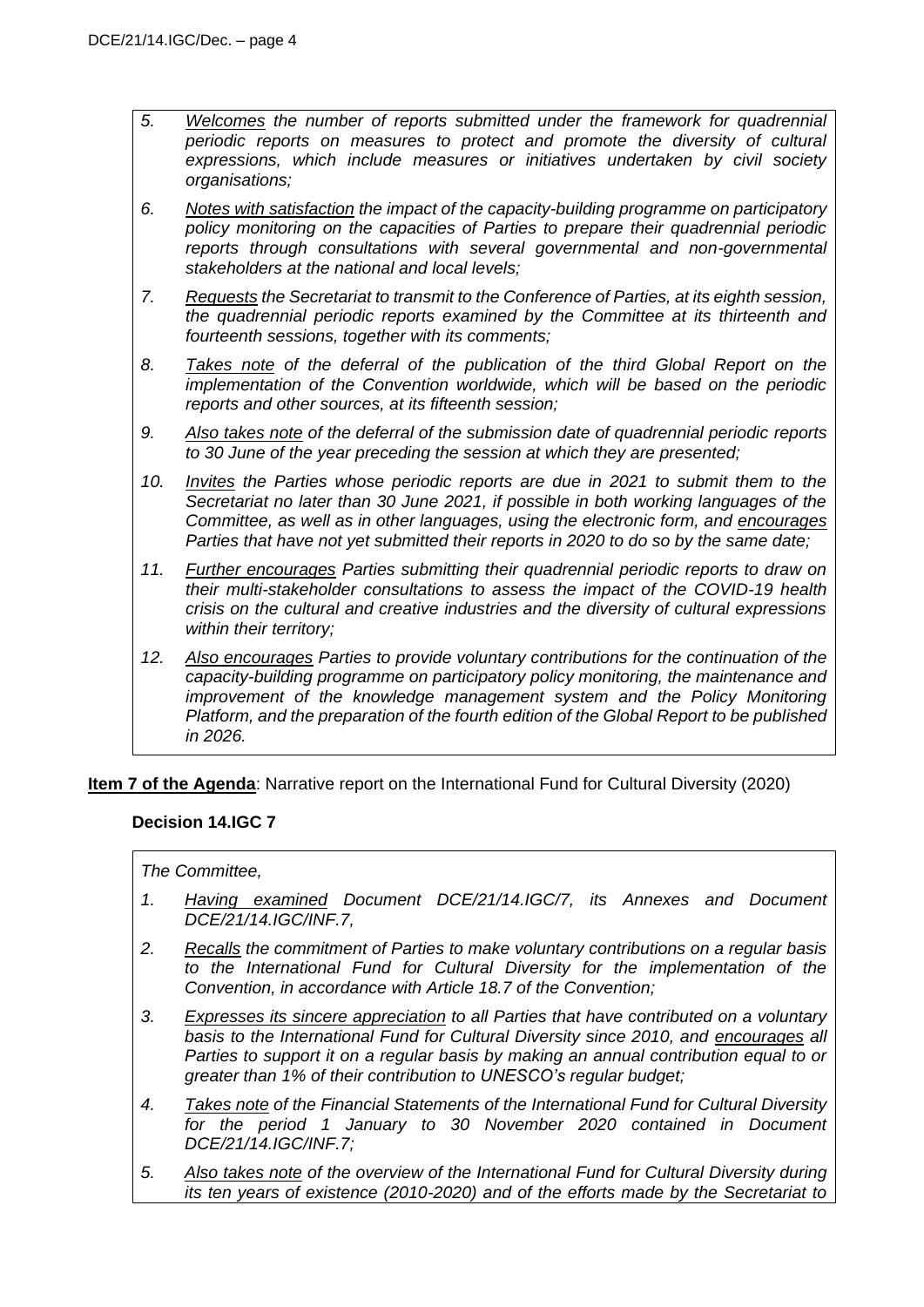*strengthen the capacities of the various stakeholders involved in the preparation and pre-selection of funding applications;* 

- *6. Notes with concern the growing imbalance, aggravated by the impact of the COVID-*19 pandemic, between the number of funding applications submitted to the *International Fund for Cultural Diversity and the funds available to finance them;*
- *7. Also recalls that the viability of the International Fund for Cultural Diversity is a strategic issue for the credibility of the Convention and the effectiveness of its implementation, as well as a shared responsibility of all Parties to the Convention;*
- *8. Requests the Secretariat to submit a comprehensive report on the International Fund for Cultural Diversity for 2020-2021 to the Conference of Parties at its eighth session and to submit the narrative and financial reports for the period of 1 January 2020 to 30 November 2021 to its next session;*
- *9. Further requests the Director-General to issue, in 2021, a new call for contributions to all Parties to the Convention, quoting the amount corresponding to a minimum of 1% of the total contribution of each Member State to UNESCO's regular budget;*
- *10. Also requests the Director-General to issue another call tailored to different audiences in line with UNESCO's Resource Mobilization Strategy.*

**Item 8 of the Agenda**: Recommended projects from the eleventh call for funding requests to the International Fund for Cultural Diversity

# **Decision 14.IGC 8**

- *1. Having examined Document DCE/21/14.IGC/8 and its Annexes,*
- *2. Recalling Decisions 12.IGC 6, 13.IGC 5a and 13.IGC 5c,*
- *3. Thanks the Panel of Experts for the work accomplished;*
- *4. Takes note of the unprecedented circumstances resulting from the COVID-19 pandemic and the increase in the number of funding applications submitted, and appreciates the steps taken by the Panel of Experts and the Secretariat to ensure their timely evaluation;*
- *5. Also takes note of the recommendations of the Panel of Experts on the evaluated funding applications and of its general comments;*
- *6. Decides that the six projects annexed to this decision shall receive financial support from the International Fund for Cultural Diversity for a total amount of US\$436,965;*
- *7. Also decides to allocate one-sixth of the total provisional budget for 2020-2021 (equivalent to US\$277,884) to enable the Secretariat to continue the implementation of the International Fund for Cultural Diversity for the period from 1 January to 28 February 2022, pending approval by the Committee, at its fifteenth session, of the new provisional budget for 2022-2023;*
- *8. Also thanks all Parties that have made voluntary contributions to the International Fund for Cultural Diversity in 2020 to finance such projects;*
- *9. Notes with concern the extremely low success rate of funding applications submitted to the International Fund for Cultural Diversity, in particular due to the low level of voluntary contributions to the Fund;*
- *10. Regrets, in particular, that a further 11 applications for funding could not be approved, even though they obtained more than 30 points, due to the lack of sufficient funding;*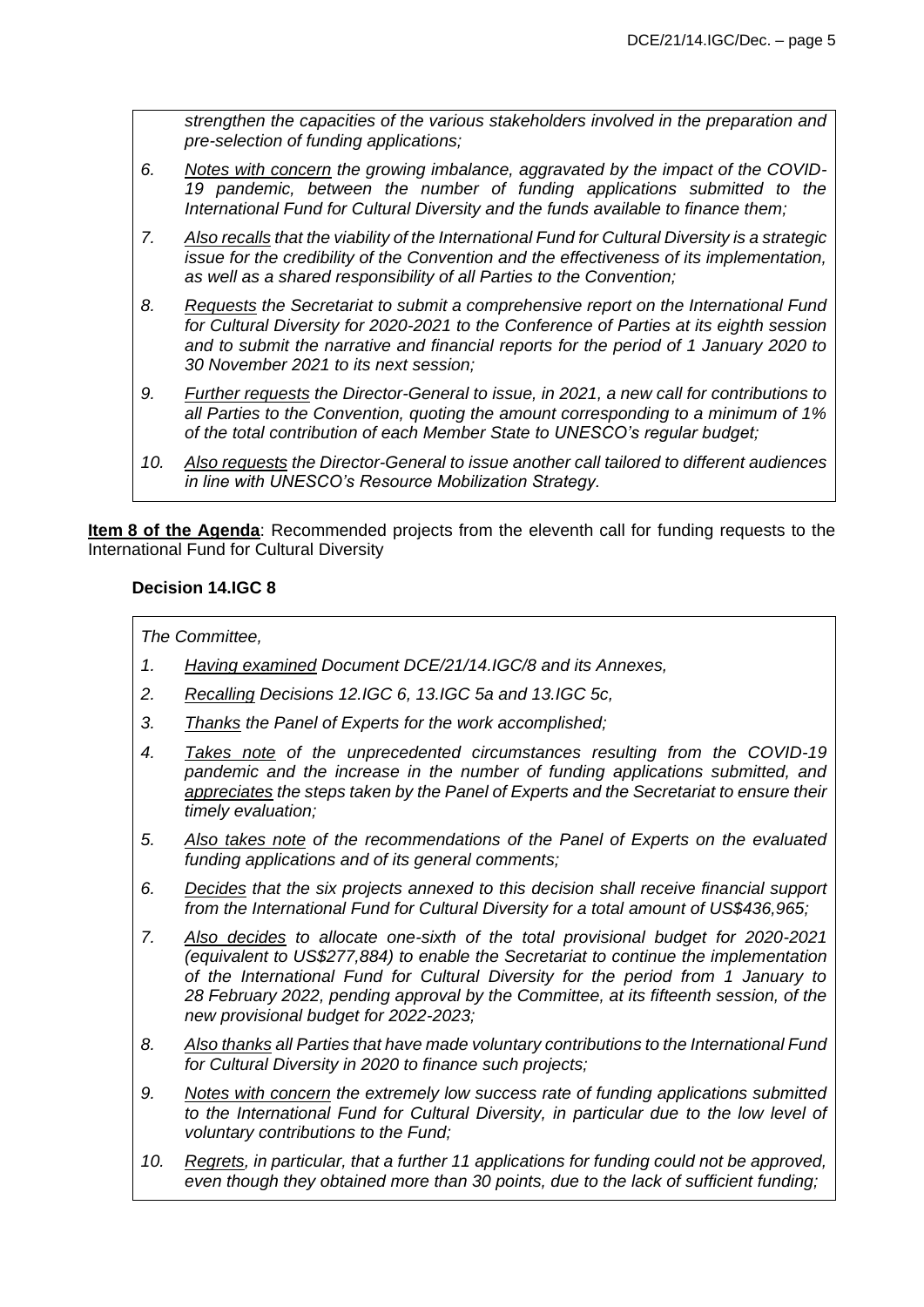*11. Decides to issue the twelfth call for funding requests in 2021;*

*12. Invites Parties to the Convention to redouble their advocacy efforts in favour of the International Fund for Cultural Diversity at the national and regional levels in order to increase its visibility and recall its relevance in the context of the International Year of Creative Economy for Sustainable Development (2021).*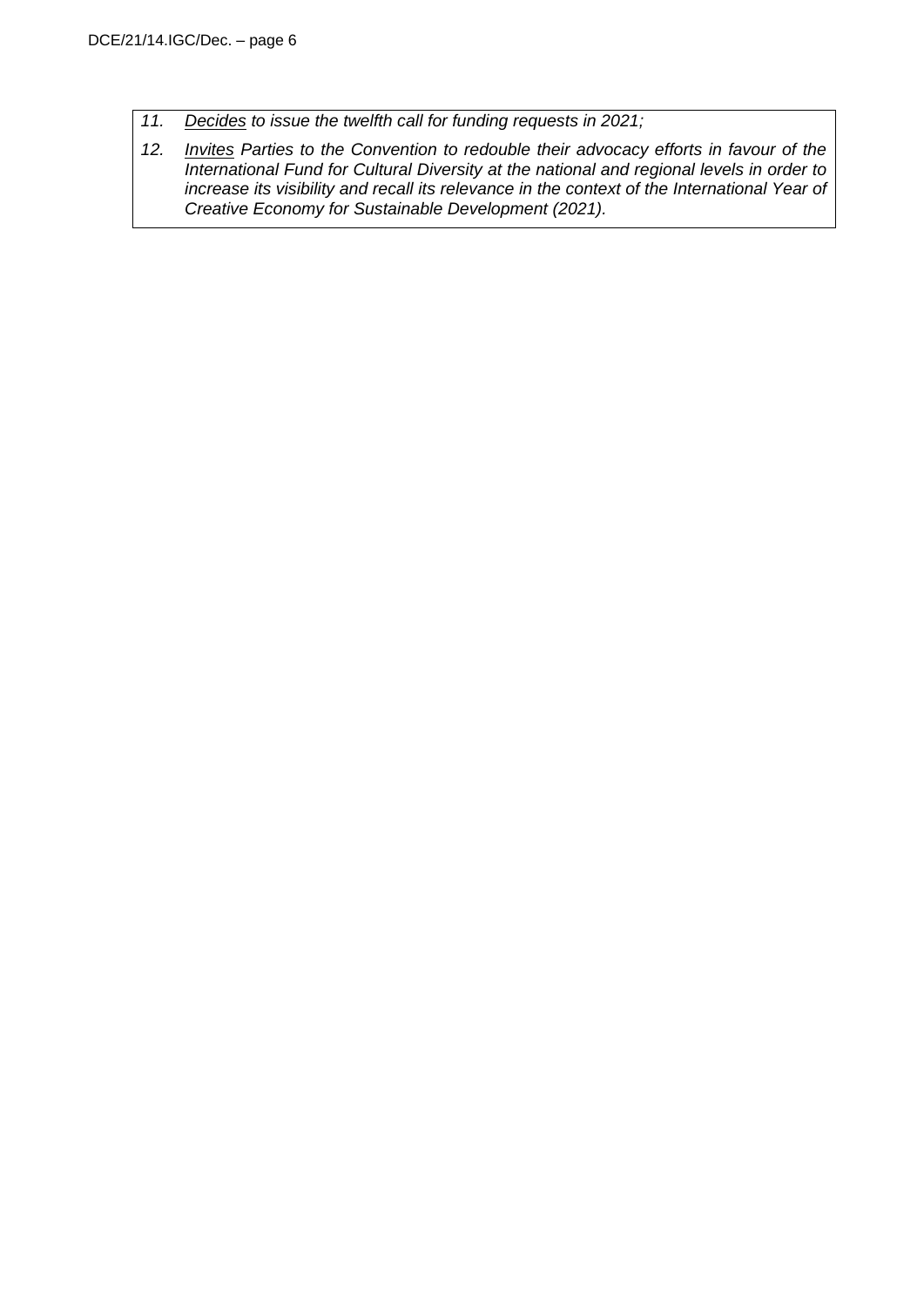# **Annex to Decision 14.IGC 8**

# **Projects approved by the Committee for the eleventh funding cycle**

| <b>Points</b> | <b>Recipient</b><br>country       | <b>Project title</b>                                                                                                                      | <b>Applicant name &amp;</b><br>profile                                           | <b>Amount</b><br>requested<br>(US\$) | Amount<br>recommended<br>by the Panel of<br><b>Experts (US\$)</b> | <b>Committee</b><br><b>Decision</b><br>(US\$) |
|---------------|-----------------------------------|-------------------------------------------------------------------------------------------------------------------------------------------|----------------------------------------------------------------------------------|--------------------------------------|-------------------------------------------------------------------|-----------------------------------------------|
| 34            | Jamaica                           | Validating Jamaica's Cultural & Creative Industry<br>through Economic Impact Assessments and<br>National Statistical System (JAM NSS-CCI) | The Jamaica Business<br>Development<br>Corporation / Party                       | 98,900                               | 72,197                                                            | 72,197                                        |
| 34            | Mexico                            | The Cultural Nests Project, a cultural and business<br>development project for indigenous start-ups                                       | Centro de<br>Investigación en<br>Comunicación<br>Comunitaria A.C./<br><b>NGO</b> | 100,000                              | 73,000                                                            | 73,000                                        |
| 32.5          | Cambodia                          | Strengthening civil society engagement in policy<br>advocacy and development in Cambodia                                                  | Cambodian Living Arts<br>/ NGO                                                   | 99,902                               | 72,928                                                            | 72,928                                        |
| 32.5          | United<br>Republic of<br>Tanzania | Strengthening the East African contemporary<br>dance scene                                                                                | Muda Africa<br>Organization / NGO                                                | 99,985                               | 72,989                                                            | 72,989                                        |
| 32            | Honduras                          | Strengthening women and young creators policy<br>building capacities. Towards an inclusive cultural<br>policy for Honduras                | Asociación Mujeres en<br>las Artes Leticia de<br>Oyuela / NGO                    | 99,950                               | 72,964                                                            | 72,964                                        |
| 32            | Serbia                            | Gender equality generates cultural diversity                                                                                              | Association<br><b>Independent Cultural</b><br>Scene of Serbia /<br><b>NGO</b>    | 99,845                               | 72,887                                                            | 72,887                                        |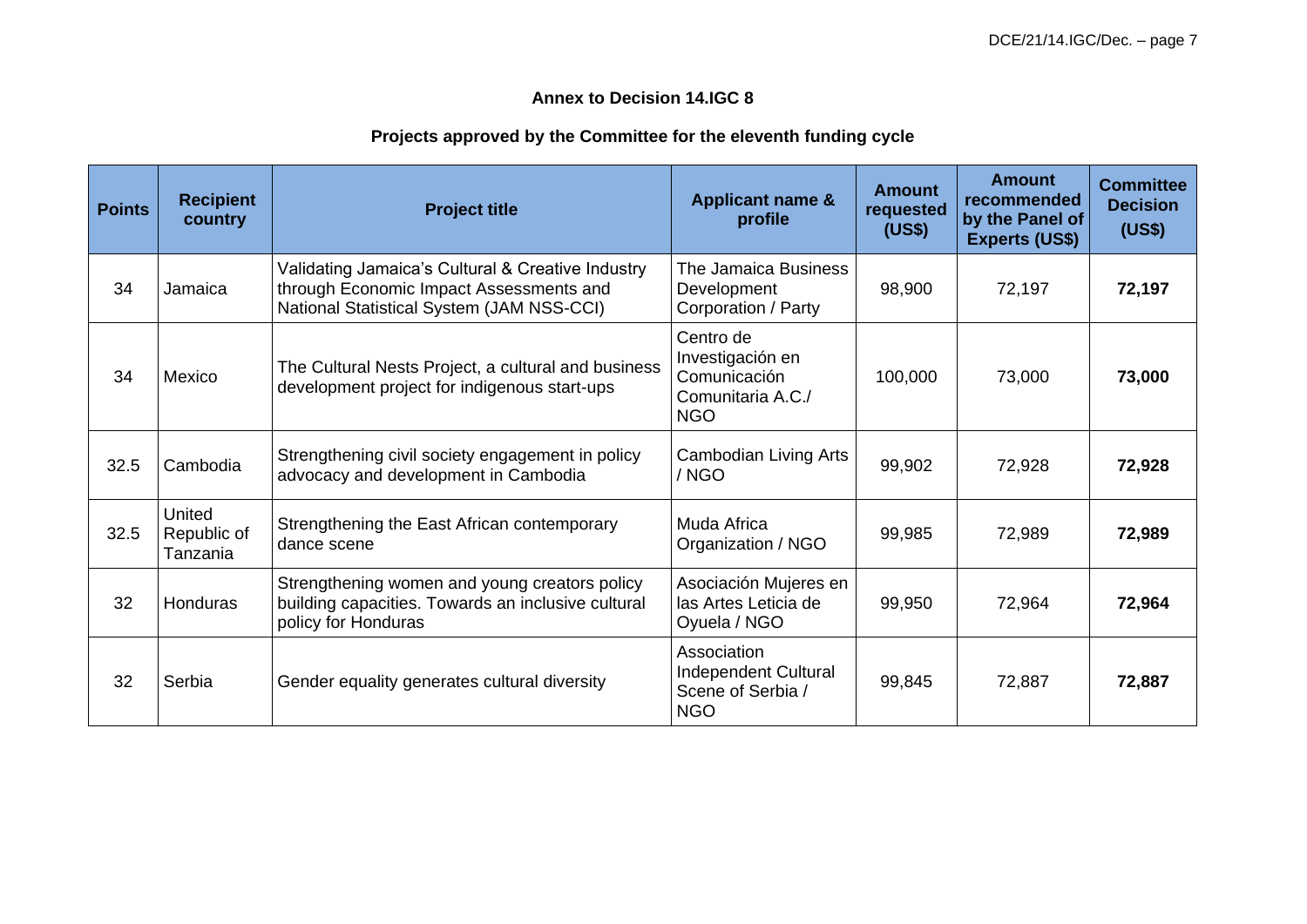**Item 9 of the Agenda**: Update on the implementation of the recommendations of the second external evaluation of the International Fund for Cultural Diversity

# **Decision 14.IGC 9**

#### *The Committee,*

- *1. Having examined Document DCE/21/14.IGC/9 and its Annexes,*
- *2. Recalling Decisions 12.IGC 6 and 13.IGC 5b,*
- *3. Takes note of the progress made in the implementation of the recommendations*  resulting from the second external evaluation of the International Fund for Cultural *Diversity (IFCD) and requests the Secretariat to provide to it, at its fifteenth session,*  an update thereon, in the narrative report of the International Fund for Cultural *Diversity for the period 2020-2021;*
- *4. Also takes note of the need to pursue the implementation of the recommendations that do not require a specific action and further requests the Secretariat to monitor their implementation within the limits of the financial resources made available to it in the budget of the International Fund for Cultural Diversity for the period 2020-2021;*
- *5. Requests the Secretariat to present a comprehensive report on the implementation and monitoring of these recommendations to the eight session of the Conference of Parties.*

**Item 10 of the Agenda**: Analysis of the Guidelines on the Use of the Resources of the International Fund for Cultural Diversity, with a view to their possible revision and updating

## **Decision 14.IGC 10**

- *1. Having examined Document DCE/21/14.IGC/10 and its Annex,*
- *2. Recalling Resolutions 7.CP 9 and 7.CP 14 and Decision 13.IGC 5b,*
- *3. Takes note of the Secretariat's analysis of the Guidelines on the Use of the Resources of the International Fund for Cultural Diversity with a view to their possible revision or updating;*
- *4. Decides to update and revise the Guidelines on the Use of the Resources of the International Fund for Cultural Diversity, taking into account the debates held during the present session;*
- *5. Requests the Secretariat to add the revision of Guideline 11.1 and to reflect on a mechanism to handle leftover projects to give them priority the following year;*
- *6. Further requests the Secretariat to submit to it, at its fifteenth session, preliminary draft Guidelines on the Use of the Resources of the International Fund for Cultural Diversity*  updated and revised, taking into account the decisions taken by it thereon, the *recommendations of the second external evaluation of the IFCD adopted by it and the debates held during the present session.*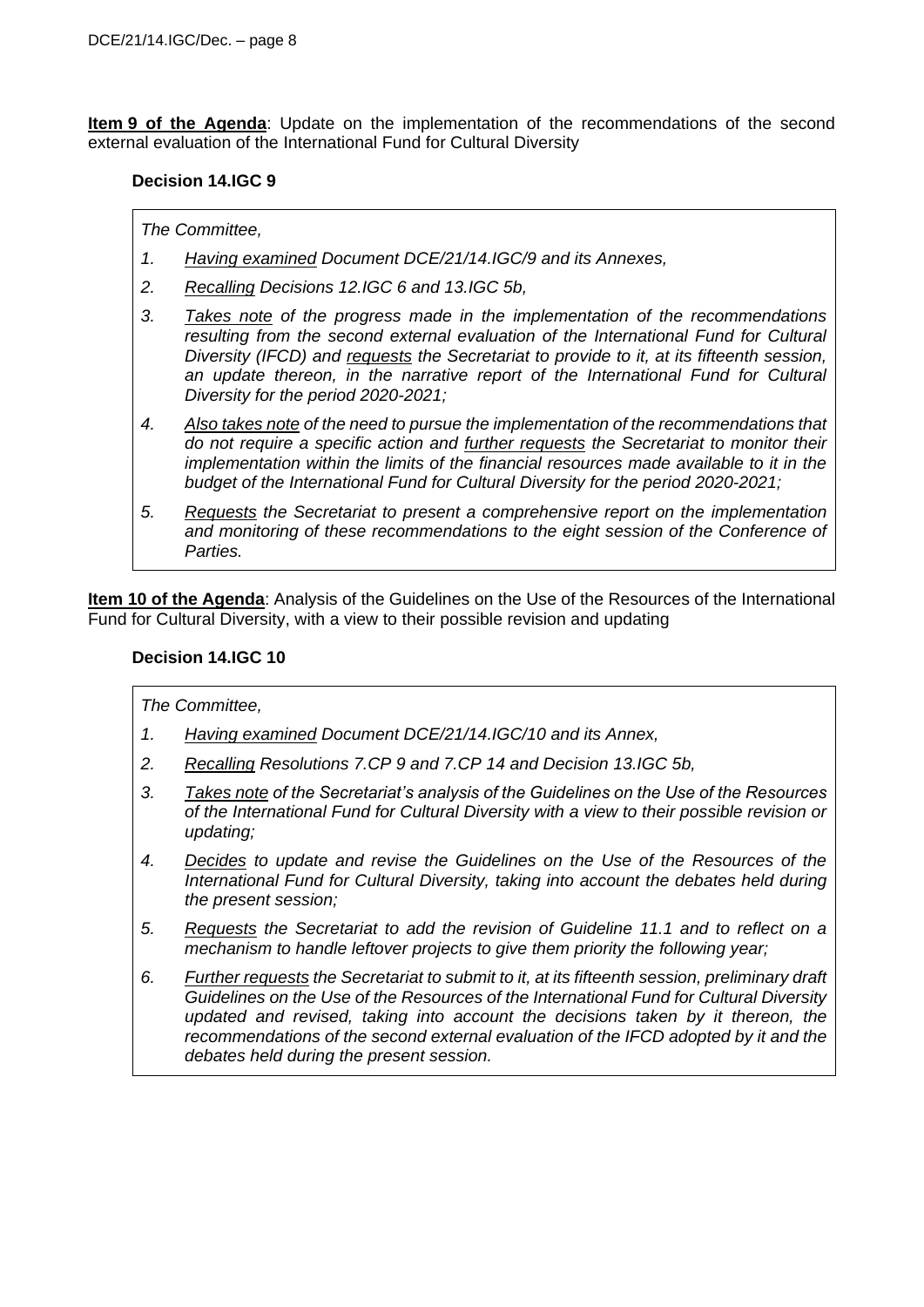**Item 11 of the Agenda**: Draft of the new fundraising strategy for the International Fund for Cultural Diversity (2021-2023)

# **Decision 14.IGC 11**

*The Committee,*

- *1. Having examined Document DCE/21/14.IGC/11 and its Annex, as well as Document DCE/21/14.IGC/INF.11,*
- *2. Recalling Decisions 6.IGC 6, 12.IGC 5b and 12.IGC 6,*
- *3. Takes note of the results of the external evaluation of the International Fund for Cultural Diversity fundraising and communication strategy (2013-2018);*
- *4. Adopts the new fundraising and communication strategy (2021-2023) included in Document DCE/21/14.IGC/INF.11 on the basis of Option 1, invites the Secretariat to implement it depending on resources available and taking into account UNESCO's Resource Mobilization Strategy and further takes note of the recommendations of the external evaluation for its implementation, and in particular of the need to have at least one Resource Mobilization Officer for the International Fund for Cultural Diversity within the Secretariat for the duration of the strategy;*
- *5. Requests the Director-General to issue, in 2021, a new call for contributions to all Parties tailored, within the limits of the Secretariat's human resources, to different audiences and taking into account the new strategy adopted;*
- *6. Also requests the Secretariat to report on the progress made in the implementation of the fundraising and communication strategy (2021-2023) in the narrative report of the International Fund for Cultural Diversity (2020-2021) to be submitted to it at its fifteenth session;*
- *7. Further requests the Secretariat to take into account the resources needed to implement the strategy in the preparation of the provisional budget of the International Fund for Cultural Diversity for the period 2022-2023, to be submitted to it at its fifteenth session;*
- *8. Further requests the Secretariat to present, to the eighth session of the Conference of Parties, an information document on the new fundraising and communication strategy.*

**Item 12 of the Agenda**: Progress report on the implementation of Article 16 on preferential treatment for developing countries

# **Decision 14.IGC 12**

- *1. Having examined Document DCE/21/14.IGC/12,*
- *2. Recalling Decision 13.IGC 8 and Resolution 7.CP 14,*
- *3. Recalling also that, in declaring 2021 the International Year of Creative Economy for Sustainable Development, the General Assembly of the United Nations recognized the potential of creative industries to strengthen the participation of developing countries in world trade and enable them to benefit from new and dynamic growth opportunities,*
- *4. Further recalling that Article 16 on "Preferential treatment for developing countries" creates an obligation for developed countries in favour of developing countries with*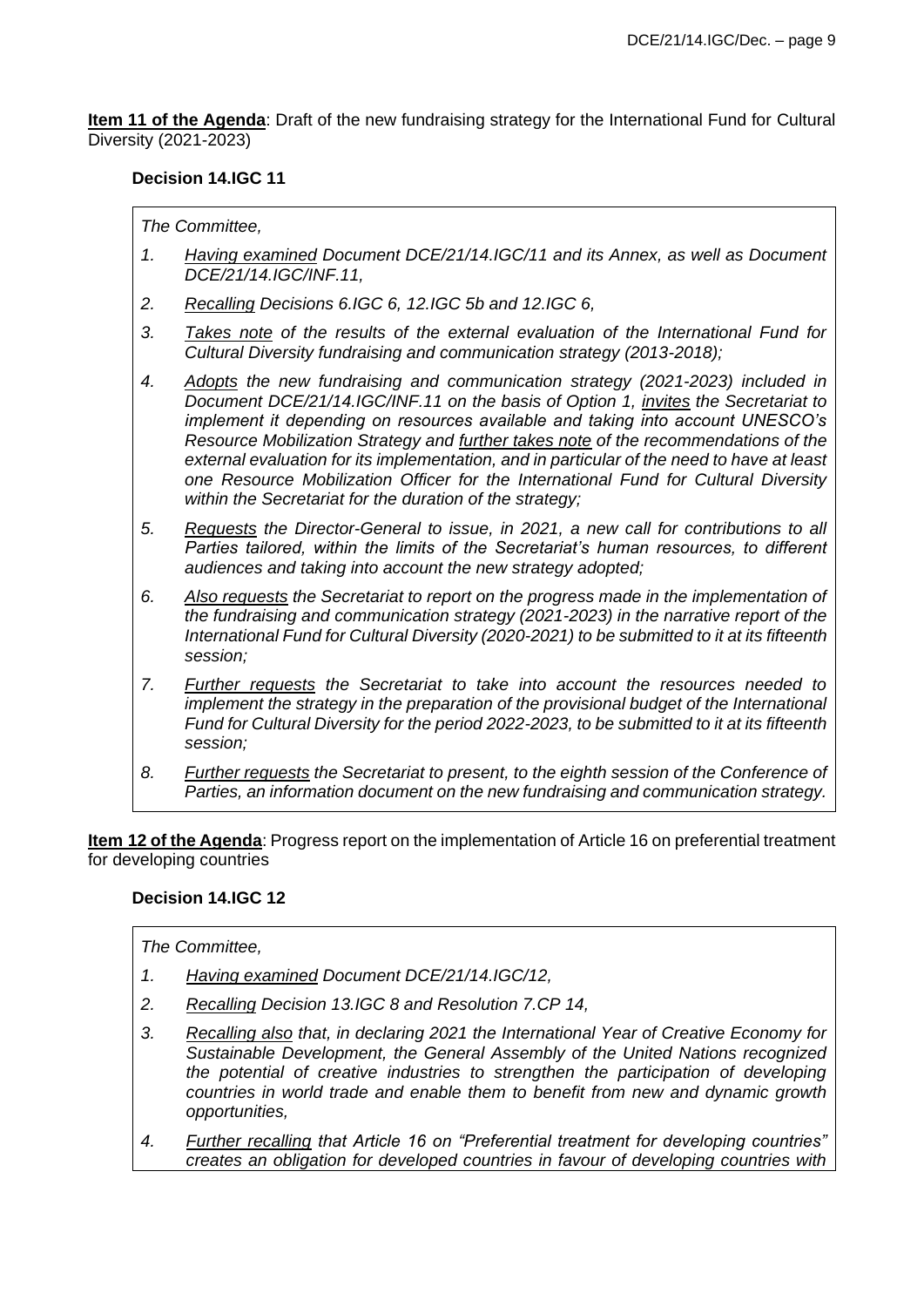*regards to artists and other cultural professionals and practitioners, and cultural goods and services,* 

- *5. Takes note of the progress report prepared by the Secretariat as well as the challenges faced by Parties in the implementation of Article 16, which have been aggravated by the COVID-19 pandemic;*
- *6. Welcomes the efforts of the Secretariat, which were possible through the UNESCO-Aschberg Programme for Artists and Cultural Professionals, to contribute to the implementation of the targets of the 2030 Agenda;*
- *7. Strongly encourages Parties, in consultation with civil society, cultural professionals and creative and cultural industries, to take appropriate preferential treatment measures to effectively redress imbalances in the global flow of cultural goods and services, particularly in the framework of multilateral, regional or bilateral trade agreements, paying particular attention, where appropriate, to chapters or sections dealing with e-commerce;*
- *8. Invites the Secretariat to continue its efforts to monitor the implementation of Article 16 by Parties, in particular through the quadrennial periodic reports, the Policy Monitoring Platform and the "Reshaping Cultural Policies" global report series;*
- *9. Further invites Parties to share their good practices relating to preferential treatment measures, through Voluntary National Reviews and quadrennial periodic reports on the implementation of the Convention;*
- *10. Requests the Secretariat to continue its efforts to support Parties in the design and implementation of preferential treatment measures and further requests the Secretariat to report to it at its fifteenth session as part of the report on its activities (2020-2021) and to present an updated report on Article 16 on "Preferential treatment for developing countries" to the eighth Conference of Parties.*

**Item 13 of the Agenda**: Synergies with the 1980 Recommendation concerning the Status of the Artist

# **Decision 14.IGC 13**

- *1. Having examined Document DCE/21/14.IGC/13,*
- *2. Recalling Resolutions 7.CP 14 of the Conference of Parties and 40 C/38 of the General Conference as well as its Decision 13.IGC 9,*
- *3. Takes note with satisfaction of the efforts undertaken by the Secretariat in the framework of the UNESCO-Aschberg Programme for Artists and Cultural Professionals to strengthen the synergies between the Convention and the Recommendation concerning the Status of the Artist (1980) in terms of their monitoring and raising awareness of their relevance, and invites Parties to contribute financially to this programme in order to enable the Secretariat to pursue such efforts;*
- *4. Requests the Secretariat to continue its efforts to strengthen the synergies between the two normative instruments, notably on the occasion of the preparation of the next consultation on the implementation of the Recommendation concerning the Status of the Artist (1980), and to make optimal transversal use of the information gathered in the regular monitoring reports received under both instruments;*
- *5. Further requests the Secretariat to present to it, at its fifteenth session, a status report on its efforts to enhance the synergies between the two normative instruments, as part of the Secretariat's report on its activities (2020-2021).*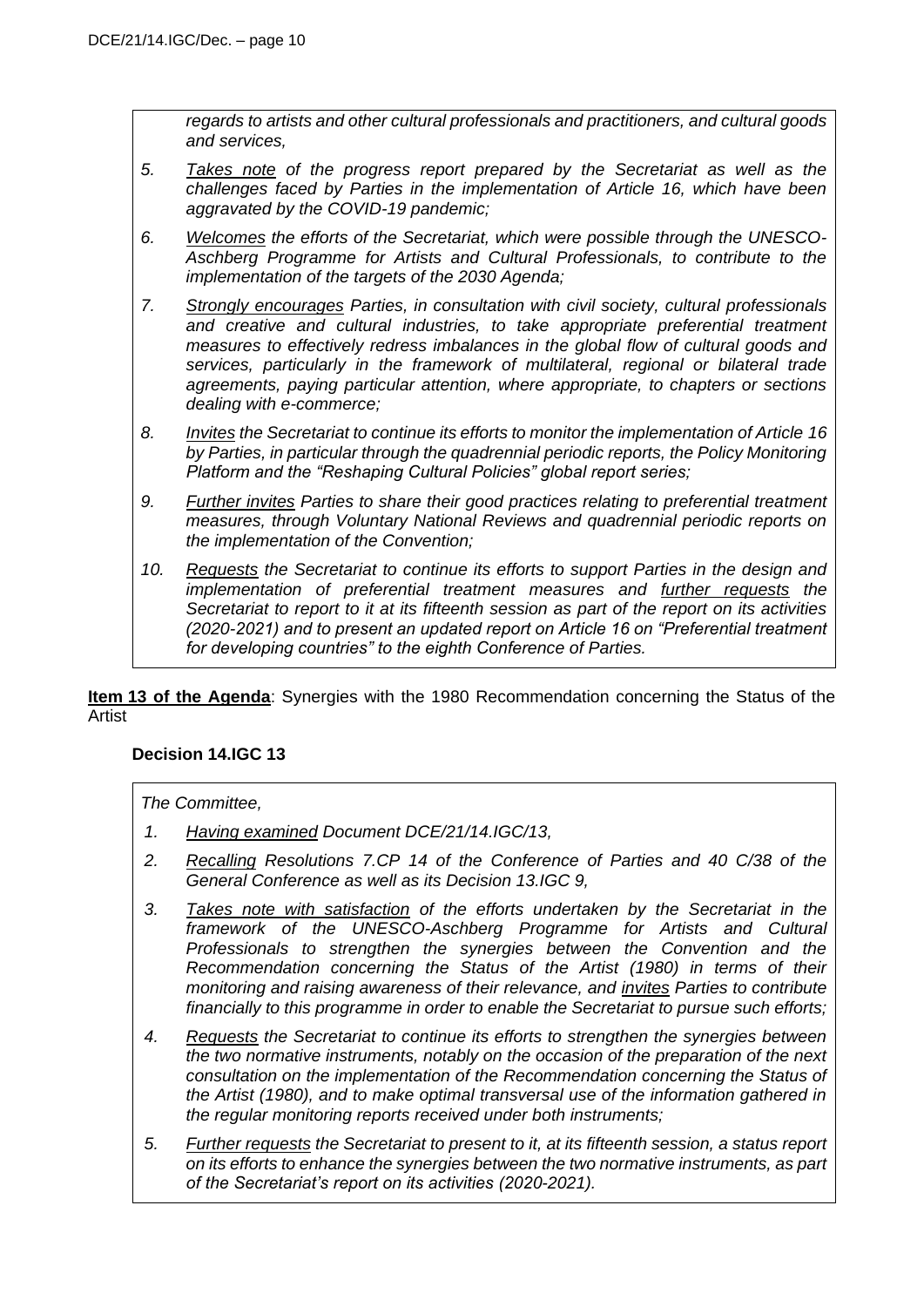**Item 14 of the Agenda**: Proposal for the establishment of an assistance programme for the implementation of the Convention in the digital environment

#### **Decision 14.IGC 14**

#### *The Committee,*

- *1. Having examined Document DCE/21/14.IGC/14 and its Annex,*
- *2. Recalling Article 18.5 of the Convention,*
- *3. Also recalling Decision 13.IGC 7 and Resolution 7.CP 13,*
- *4. Expresses its appreciation for the concept note elaborated by the Secretariat on an assistance programme dedicated to the implementation of the Convention in the digital environment contained in the Annex to the above-mentioned document;*
- *5. Strongly encourages Parties to make extrabudgetary contributions to this programme to enable the Secretariat to develop a comprehensive programme and roll it out through capacity-building activities that include peer learning, information-sharing and advocacy;*
- *6. Invites Parties to develop their national roadmap for the implementation of the Convention in the digital environment, according to their needs and available resources, and to keep the Secretariat periodically informed of their progress in order to promote the sharing of information and good practices;*
- *7. Requests Parties to share with the Secretariat information on progress made and challenges encountered during the development and/or implementation of their national roadmap for the implementation of the Convention in the digital environment, if such exists, in French or English, no later than 5 March 2021, to be included in the status report to be submitted to the eighth session of the Conference of Parties.*

# **Item 15 of the Agenda**: Collaboration with civil society to implement the Convention

# **Decision 14.IGC 15**

- *1. Having examined document DCE/21/14.IGC/15 REV,*
- *2. Recalling its Decisions 1.IGC 5c, 1.EXT.IGC 5, 5.IGC 4, 8.IGC 7a, 9.IGC 9, 10.IGC 6, 11.IGC 6, 11.IGC 10, 13.IGC 10, and Resolutions 2.CP 7, 4.CP 13, 6.CP 12 and 7.CP 14,*
- *3. Further recalling the fundamental role of civil society in the protection and promotion of the diversity of cultural expressions and its contribution to the efforts of Parties to achieve the objectives of the Convention,*
- *4. Recognizes the major challenges that the COVID-19 pandemic continues to pose to non-governmental organizations, non-profit organizations, professionals in the cultural and associated sectors and groups that support the work of artists and cultural communities, and underlines the crucial role that they are called upon to play in helping the cultural and creative sectors to recover from the impact of the crisis;*
- *5. Encourages Parties to provide financial or in-kind resources to support the sustainability of activities carried out by civil society organizations, as well as the participation of their representatives in meetings of the Committee;*
- *6. Requests the Secretariat to facilitate the process for the admission of civil society representatives to its meetings, in accordance with the Operational Guidelines on the*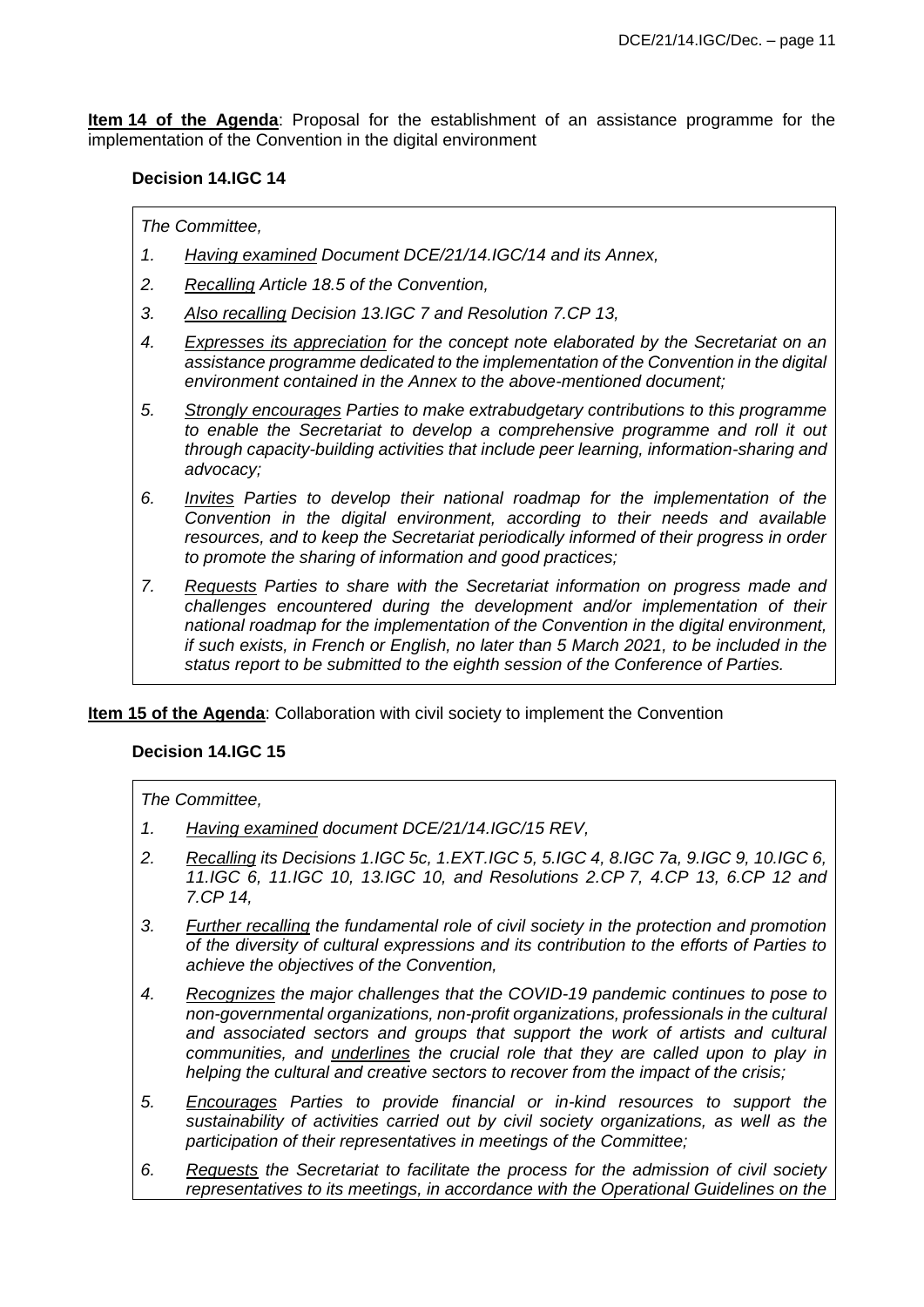*"Role and Participation of Civil Society", and further encourages representatives of civil society, as defined in the aforementioned Operational Guidelines, who meet the criteria set out in the annex thereto, to apply for admission;*

- *7. Invites the Secretariat to work closely with the Bureau of the second edition of the Civil Society Forum, organized on the margins of the seventh session of the Conference of Parties, to support the organization of the third edition of the Forum, which will be held prior to the eighth session of the Conference of Parties, and encourages this Bureau*  to work in close cooperation with civil society organizations participating in the work of *the Committee as observers, in line with their coordination processes;*
- *8. Further invites the Bureau, to be elected at the third edition of the Forum, to present a report on the outcomes of the Forum to the eighth session of the Conference of Parties;*
- *9. Requests civil society organizations wishing to submit a written activity report to the Committee at its fifteenth session, to transmit it to the Secretariat in English and French by 11 January 2022 at the latest.*

**Item 16 of the Agenda**: Report of the Committee on its activities and decisions (2020-2021)

# **Decision 14.IGC 16**

# *The Committee,*

- *1. Having examined Document DCE/21/14.IGC/16 REV and its Annex,*
- *2. Recalling Articles 22.4 (d) and 23.6 (f) of the Convention and its Decision 13.IGC 11,*
- *3. Further recalling Rule 6 of its Rules of Procedure,*
- *4. Adopts the report on its activities and decisions for the period 2020-2021;*
- *5. Submits the report to the eighth session of the Conference of Parties;*
- *6. Invites the Conference of Parties to foster cooperation with micro, small and medium cultural and creative enterprises in the implementation of the Convention, as one of the priorities of the Committee for 2022-2023, through the elaboration of a proposal of a regular consultation mechanism within the Committee and within the limits of the resources of the Secretariat.*

**Item 17 of the Agenda**: Date of the fifteenth session of the Committee

# **Decision 14.IGC 17**

- *1. Having examined Document DCE/21/14.IGC/17,*
- *2. Decides to convene its fifteenth session at UNESCO Headquarters in Paris from 8 to 11 February 2022.*